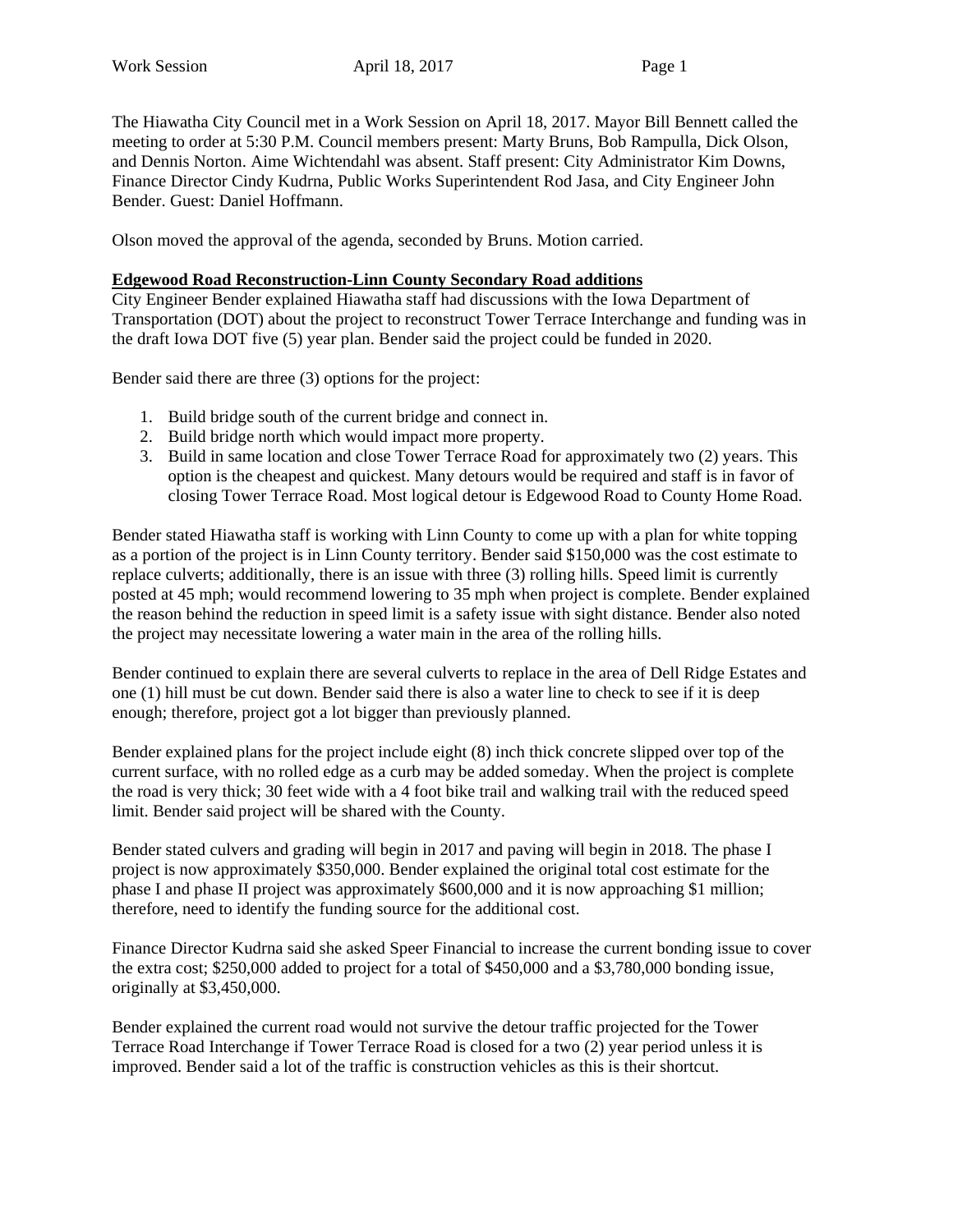Council Member Olson asked for a traffic count. Bender stated the most current traffic data is from 2013 where the count was approximately 3,000 cars per day just on Tower Terrace Road. Bender added the Department of Transportation (DOT) is responsible for the road closure and announcement. Bender said he plans to add an item to the May 3 City Council Agenda to approve a 28E with Linn County to begin the first phase of the project.

## **Road Diet**

Bender discussed Center Point Road south of Boyson Road designed as a four (4) lane roadway. The new Emmons intersection as a three (3) lane section all the way to Parson's Drive. Bender explained communities do not build four (4) lanes anymore; they either build three (3) or five (5) lanes. Communities and the DOT are looking at road diets to reduce traffic lanes on existing streets.

Bender proposed converting Center Point Road to three (3) lanes with bike trails on each side of the street. This is a safer method and a new approach to looking at roadways. Bender said north of the railroad tracks on Center Point Road there is no bike trail. Bender added the new Center Point Road intersection will have an island by Fisher Street there will be another island south of Emmons Street.

Bender said it is necessary to conduct a study and put together a plan on how to handle the bike trail on Center Point Road at the intersection of Boyson Road. Bender stated traffic counts are higher at Blairs Ferry Road; three (3) lanes will carry up to 15,000 cars.

Council Member Olson stated one (1) of the biggest complaints is cars trying to get out of the post office area from Willman Street on to Center Point Road. City Administrator Down said this area will be part of the study. Bender added the plan is to lower the speed limit by the intersection.

Downs added if the study is less than the \$5,000 threshold, staff will not bring the item to City Council for approval. Downs said next step is to move forward with a proposal for study preparation. City Council members agreed this is appropriate.

## **City boundary line realignment**

City Administrator Downs spoke of the potential of working with Cedar Rapids to realign Hiawatha's boarders to the west. Downs said the reason this matter came to the forefront is due to commercial business in the area of Miller Road/Edgewood Road asking for water. Past policy has been to provide water upon annexation to Hiawatha. Downs added Hiawatha police officers are the ones working Tower Terrace Road in this area for events causing increased traffic.

Downs said Hiawatha staff would like to meet with Cedar Rapids City Council members to see what their intentions are for this area so Hiawatha can move forward with realigning boarders to the west. Downs said Dick Ransom of Hall and Hall Engineers previously spoke with individuals on Miller Road and Tower Terrace Road to the west; individuals signed annexation applications eight (8) years ago. There was one (1) property owner at the time who would not sign an annexation agreement and this would have created an island. Downs stated the area to the west is still the best option for Hiawatha annexation and Cedar Rapids has said they will not provide service in this area as they are going south. Downs said water service to the west is not in Cedar Rapids' plan; Cedar Rapids does not anticipate this area to develop. Downs asked for City Council input on reopening discussions with Cedar Rapids.

Council Member Olson said before having discussions with Cedar Rapids, staff should speak with the property owner who did not want to sign the annexation application eight (8) years ago. Olson added staff should look into the cost to develop the area. City Council members agreed it is appropriate to move forward with the necessary steps to reopen annexation discussions with Cedar Rapids.